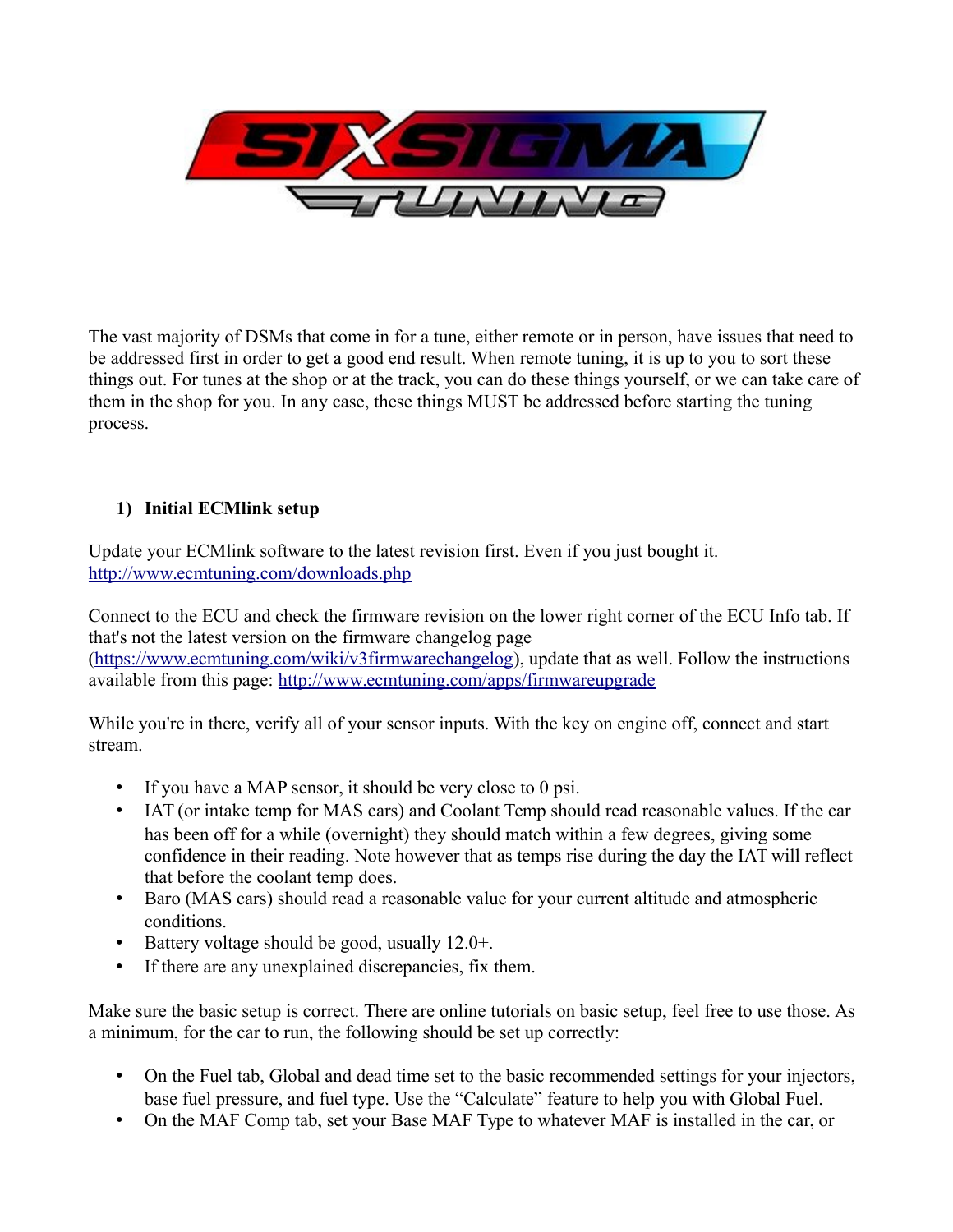Speed Density.

- If you no longer use a stock type narrow band O2 sensor, you'll want to set up the NB Sim tab. Set the switching voltage to the correct value for your particular wideband. See the chart at <https://www.ecmtuning.com/wiki/v3narrowbandsim>I recommend keeping a stock type front O2 sensor whenever possible.
- On the Misc tab, check the box for Use non-95-96 CAS if that applies to you.
- On the ECU Inputs tab, set up both portions. The top portion applies to your laptop only, but also sets sensor up to be seen by others in your logs. Change "factory/none" to your installed sensors for each input that applies. Then hit Save Pin Assignments to make it permanent, and be sure each one is added to the list in Captured Values so it will be logged. The lower half is stored in the ECU. The ECU needs those sensors set in order to run properly. Set up any sensors you have installed. The top half and bottom half should match of course for MAP and WB (IAT is not included on the bottom half, it's assumed to be on the intake temp input only).
- Save all of these changes to the ECU.

# **2) Throttle cable**

The throttle cable must be adjusted correctly for proper operation. It needs to register exactly 0% at idle and it should read 100% at WOT. A throttle cable that is set too tight can break throttle bodies and cause high idle conditions (sometimes only when warm, which is frustrating to troubleshoot). A throttle cable that is set too loose can prevent full throttle opening at WOT. The following procedure will provide only enough travel to achieve 100% throttle opening, with all remaining available travel going into slack at idle, where it's needed.

- 1. Loosen the two throttle cable bracket bolts on the intake manifold.
- 2. Have a friend floor the gas pedal. Make sure there are no floormats or other obstructions under the pedal.
- 3. Pull the throttle cable jacket/bracket back until the throttle is wide open against the WOT stop and hold it in that position.
- 4. Tighten the two bolts to lock it down.
- 5. The TPS may not yet read 0-100%, that will be addressed at a later step.

### **3) Idle Switch**

This is often ignored with 1Gs and simulated with ECMlink, but it still needs to be set properly. It holds the throttle open slightly and is a coarse adjustment for idle speed/ISC position. The correct starting position is found by backing it out until it's off the throttle cable cam, then thread it in until it JUST moves the cam. Thread it in another 15/16ths of a turn from there and lock it down.

Other throttle bodies may not have an idle switch, but most will still have some mechanical screw that holds the throttle open slightly. Use your best judgement in setting this. It should hold the throttle plate slightly open. Without it, the throttle plate can bind in the closed position and wear out the plate/bore. Too much and idle will be too high for the ISC to control.

# **4) TPS**

With the throttle cable adjusted and the Idle Switch (or idle screw) set, Run the TPS Adjust tool in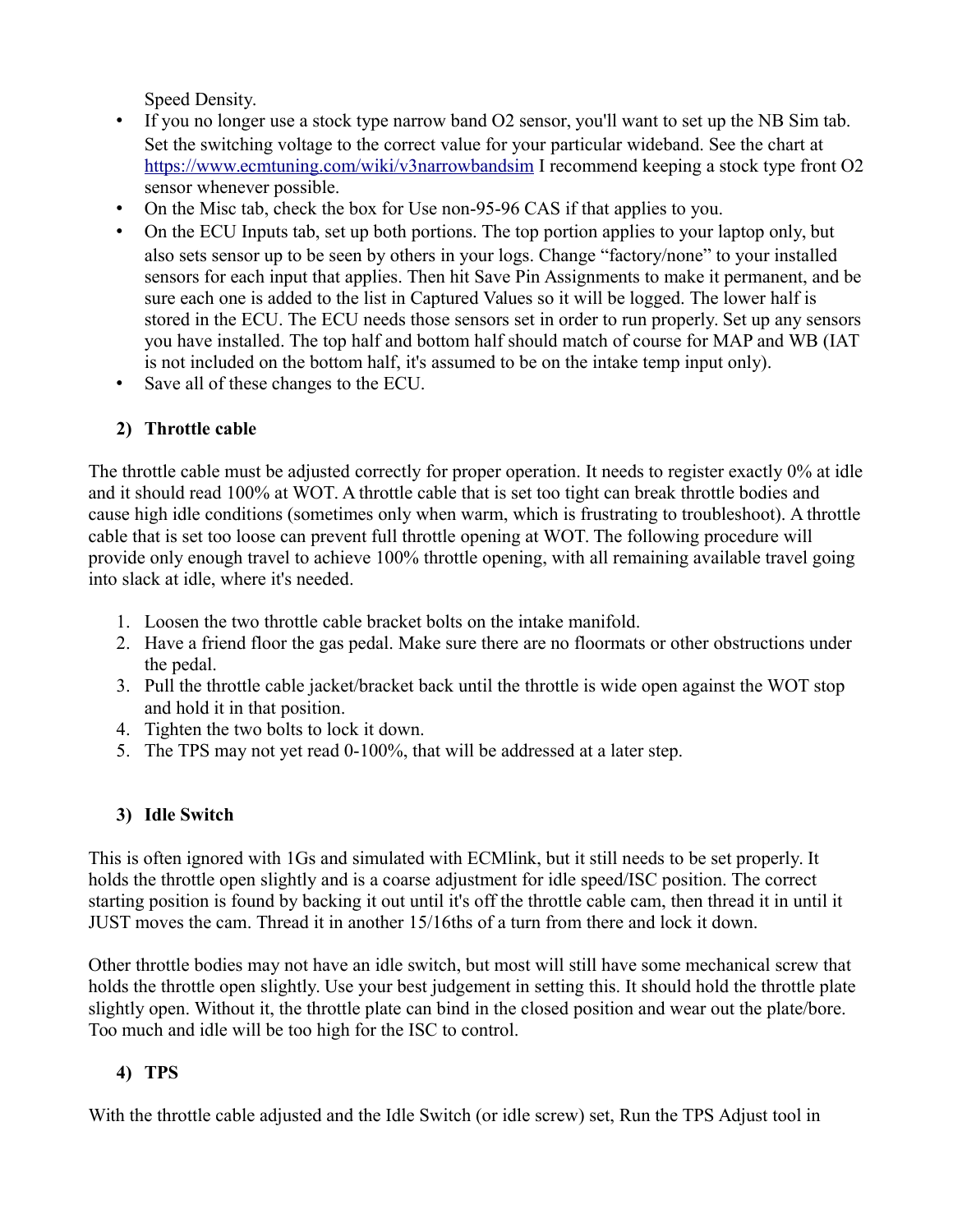ECMlink to account for any change in throttle position or range.

- 1. Key on engine off, Start Stream.
- 2. Gradually floor the throttle pedal and release.
- 3. Stop Stream.
- 4. Right click on the log and select TPS Adjust.
- 5. Save the suggested changes to the ECU.
- 6. Start another stream and verify proper operation (0-100% , IdleSw changes from 1-0 around 1- 2% throttle).
- 7. Re-run the TPS Adjust as needed until the tool stops suggesting changes.
- 8. Verify the IdleSw parameter reads 1 at idle and switches to 0 at 1-2% throttle.

In rare cases, if you find that you can't get the correct range out of the TPS sensor, for example, it reaches 100% before you are all the way WOT even after running the TPS adjust, you need to physically adjust the TPS sensor slightly to get it back into its range. It's worth taking the time to get this right.

# **5) FIAV**

The FIAV has no servicable parts, but it's important to know its failure modes and how they will affect operation. If the FIAV has failed closed, you will get no fast idle operation when cold. This is the same as blocking it off. If the FIAV fails open, you will always have a high idle, even when warm. In this case the only options are to replace the FIAV with a known good one, or block it off. Without a working FIAV the car will still idle fine, but will likely need some throttle input while it's warming up to keep it from stalling. In many cases the ISC provides enough range to allow it to stay running in most weather.

### **6) ISC**

Check your ISC for proper operation. These can fail in two ways. Electrically, and mechanically. Electrical failure can be diagnosed with a multimeter. In some cases, with a short, the ISC can fry the ISC drviers in the ECU. See ECMlink's page on bad ISC drivers for more info. Ocasionally, an ISC that tests good electrically still doesn't move correctly due to mechanical issues. There are how-tos online showing how to check your ISC for proper functionality.

In all cases it's important to keep in mind that the ECU does not do closed cloop control of the ISC. In other words, it tells the ISC to move, but has no way to know if it actually did or not. When the ECU is reset (power removed for ~10 seconds), it "homes" the ISC by driving it hard against it's travel limit. It can then assume it knows where it is, and starts counting "steps" from there. Any time the ECU and ISC get out of sync, you can have idle control problems. Something as simple as disconnecting the ISC connector while the engine is running can cause this out of sync condition. The ECU needs to be reset to get them back in sync.

Reset the ECU any time you:

- Unplug the ISC while the ECU is powered up
- Remove and reinstall the ISC
- Change the ISC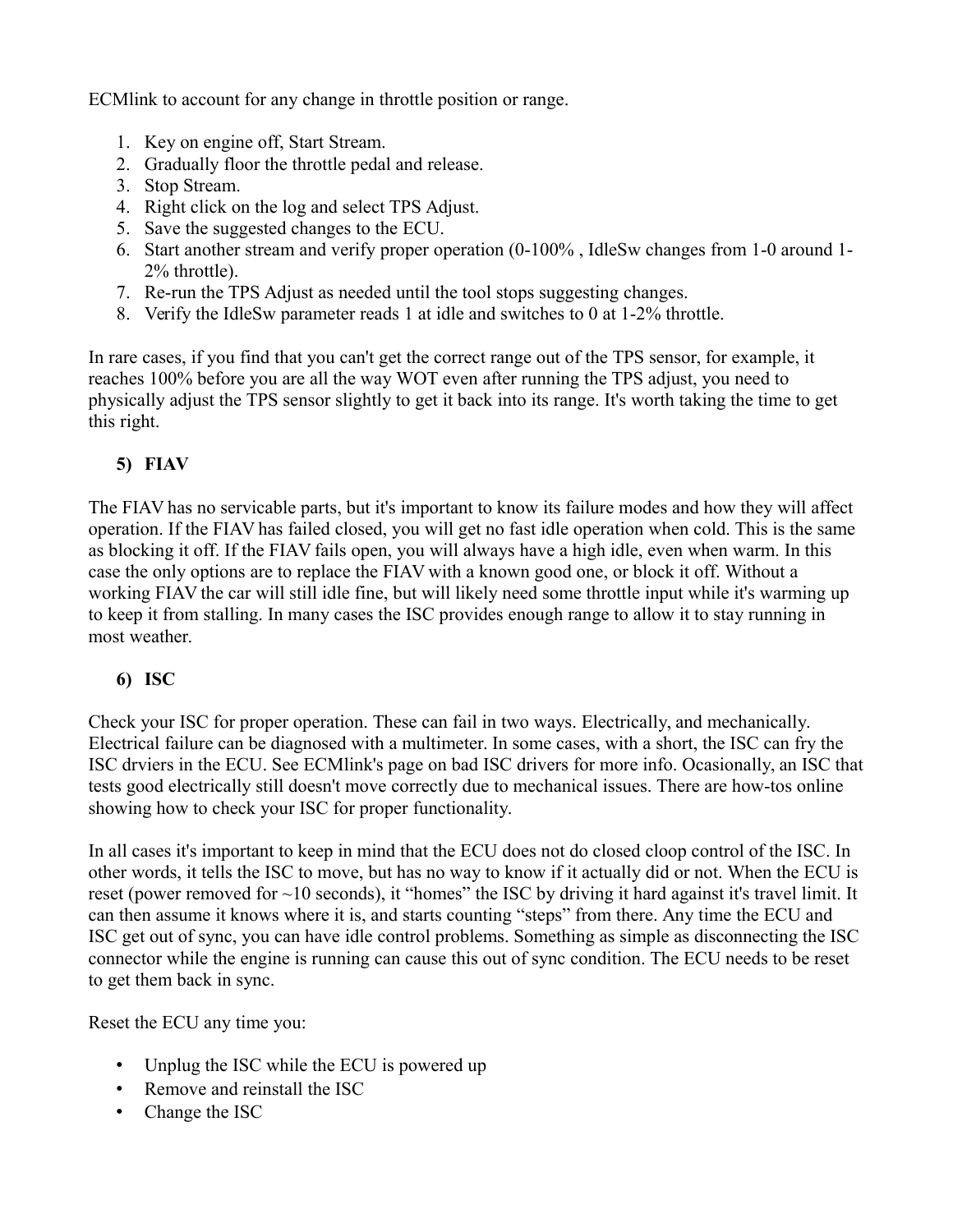The first time you turn the key to the "on" position after reconnecting the battery, you will hear the ISC chatter for several seconds while it homes, if it is working correctly.

### **7) BISS**

The BISS is a manually adjustable air bleed around the throttle plate that allows for fine tuning ISC position. This should be adusted until LearnedIdleAdj is  $\sim$ 144 and ISC position is  $\sim$ 25-30. This gives maximum range in the up and down direction for the ECU to control high or low idle speeds. Any time target idle speed is changed in the ECU, this will need to be adjusted again. If you run out of range with the BISS, you can adjust the throttle closed position to get back in range (if you change the physical throttle position, re-run the TPS Adjust tool, naturally).

# **8) Cam Timing**

Rotate the motor to TDC on #1 power stroke. Verify that the cam marks and crank pulley marks are all lined up. If not, look into this and correct it now. Note that some crank pulleys, even "new" ones, have the mark in the wrong place. The best way to be sure the pulley mark is correct is to check it when you build the motor. With the trigger plate mark lined up with the pointer on the oil pump, install the timing cover and crank pulley and verify the mark is alinged to the T (0 degrees) on the cover. Any shift in this mark will affect your base timing setting in the next step!

# **9) Base Timing**

Before setting base timing, ensure the CAS is installed in phase. It is possible for it to be 180 degrees out of phase. The engine will still run, but not as well, especially at idle and cruise, and the more extreme the setup the worse it can be. If you're not sure it was installed correctly, pull the CAS and verify that the notch in the driven part is aligned to the dot on the case when the motor is at #1 TDC (all timing marks lined up). Correct it if necessary. It obviously makes sense to do this before setting base timing, since removing and reinstalling the CAS always requires base ignition timing to be reset.

Base ignition timing MUST be set correctly for proper engine operation, good power, and maximum safety. With the engine idling, on the Misc tab in ECMlink check the box to ground timing. This will force the ECU to hold a steady 5 degrees so you can set it (start a stream and watch timing to verify, but you'll hear the idle drop). Use a timing light on the plug wire for cylinder 1 or 4, and adjust the CAS until it also reads 5 degrees, so the ECU's idea of timing and the actual physical timing match. This is whole point of setting base timing. Any number degrees at the ECU MUST be the same number of degrees at the crank. 5 degrees BTDC is the mark on the timing belt cover that is between the T (0) and the 10.

Some things to keep in mind:

• The crank pulley and timing cover must be right, or your base setting will be wrong. Some aftermarket pulleys, and stock pulleys that have spun, will not have the timing notch in the right place. The best way to verify this is when you build the motor. With the timing marks all lined up correctly, make sure the "T" mark on the timing cover lines up with the notch in the crank pulley. If it doesn't, correct the problem (file a new notch at the T and highlight it with a dab of white paint).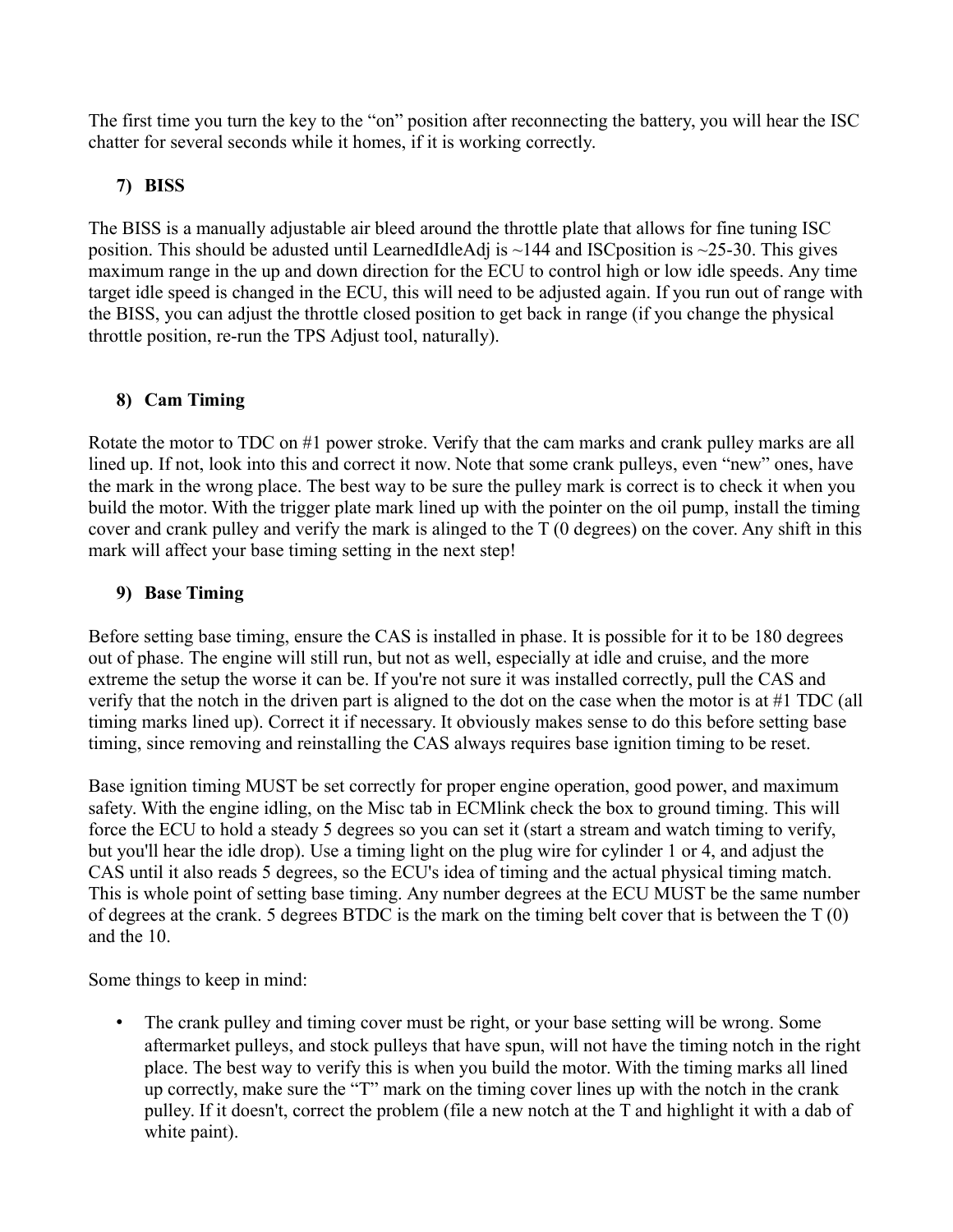- For cars with crank position sensors (7 bolt 2Gs, EVOs, Kiggly crank triggers), base timing will not be adjustable. But it should still be verified! Most of the time it is 5 degrees. If it is off a degree in either direction, that's ok, just make note of it and let me know at the start of the tuning process.
- For cars without lower timing covers, a pointer will need to be made to adjust/verify base ignition timing. Note that a pointer that points at the pulley notch with all of the marks lined up is set to 0 degrees! We need a mark at 5 degrees BTDC. I like to do the math on the pulley diameter and make a new notch 5 degrees BTDC. When setting base timing, this is the notch you line up with the pointer. You have to be dilligent and ensure the pointer is always set right before checking base timing, they can be hit by things and moved!

### **10) Base fuel pressure**

Base fuel pressure needs to be set correctly, and FPR/pump/return line functionality verified before tuning any car. Most people will simply start at 42-43 psi and be good to go. Others will run more or less base pressure, but you have to be sure you understand the implications of doing this. Always run it by your tuner. The following is the procedure I use to verify operation of the fuel system.

- 1. Turn the FPR set screw in all the way, or until you achieve ~80 psi (different FPRs have different maximums). This verifies FPR spring pressure, and that the pump assembly has no leaks. Blown out pump hat o-rings often won't let you get over ~50 psi.
- 2. Back the FPR screw all the way out. This verifies return line functionality. Ideally you will be able to get down to 20-25 psi. This doesn't guarantee you aren't over running the return line, but it's a start.
- 3. Set base pressure to 42-43 psi.
- 4. Apply 40 psi shop air to the FPR reference port. You should see 82 psi. If not, check for boost leaks in the FPR.
- 5. If possible, apply 20"hg vacuum to the reference port with a mightyvac. You should see pressure drop 10 psi, to 32. If not, check for leaks, or over running the return line (a larger line or regulator orifice may be required).
- 6. Reattach the reference line and start the car. Note idle vacuum and subtract it from your set base pressure (2"hg = 1 psi). This should be the pressure you see at idle. If not, check for leaks or return line over run.
- 7. If all of this passes, you can be reasonably sure that the fuel pressure control system will function as expected. It's still always a good idea to log fuel pressure, since it will show any of a large number of possible problems easily, with no guessing.

# **11) Wideband**

Make sure what your ECU logs from the wideband matches what you see on the display, at all AFRs. The easiest to check is idle. If you're using a stock type front O2 sensor, or have set up your narrowband simulation correctly (be sure the switching voltage is correct for your WB), it should cycle around 14.7 at idle. Make sure the ECU and WB display match. If it moves around too much to be sure they match, you can try locking the ECU in open loop to steady the reading temporarily. If you're able to make WOT pulls, be sure it also matches at WOT. Tuning is done based on that AFR number, so it has to be right for the tune to be right.

Some widebands will have more issues than others. Please see the tech page on O2 sensors at Sixsigmatuning.com.